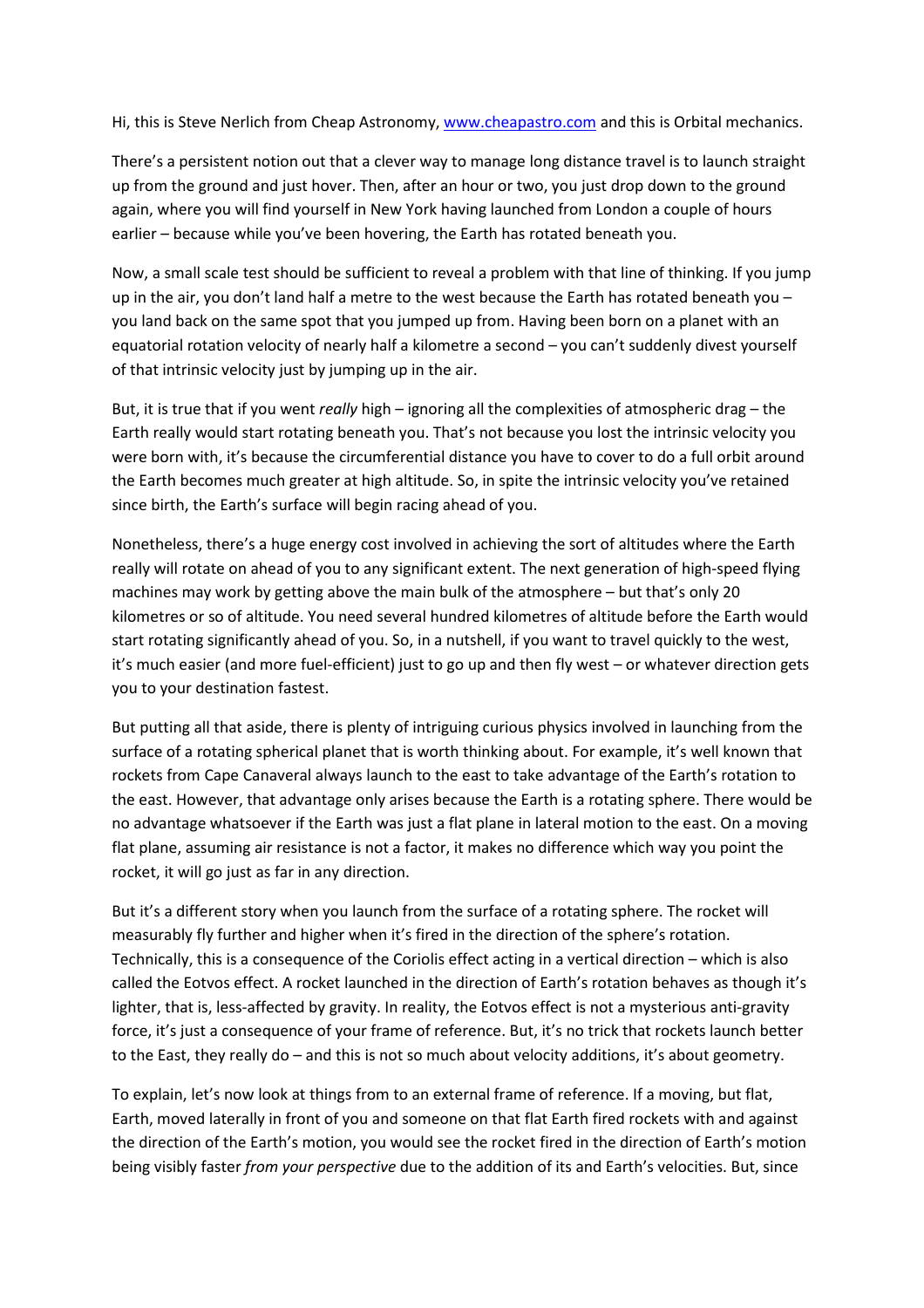the Earth *is itself* moving, the Earth is almost keeping pace with that rocket. Conversely, the apparently slower moving rocket ends up covering more ground since the flat Earth is moving in the opposite direction to it. So, it turns out that both rockets end up crashing at equidistant points from their launch site – despite their seemingly different velocities.

But if you now watch from a distance as the same test is undertaken on a rotating spherical Earth, you don't get the same outcome. You will see the rocket moving in the direction of Earth's rotation moving faster due to Earth's rotational velocity adding to the rocket's velocity. But, rather than the Earth almost keeping pace with that rocket, the surface of the spherical Earth will be turning away from it. So, under these conditions, the rocket's faster velocity means the rocket achieves a greater altitude from the surface, in comparison to the rocket that is going in the opposite direction, whose nett apparent velocity is its own minus the rotational velocity of the Earth. So, assuming both rockets do crash back to Earth, the one that was fired in the direction of the Earth's rotation will crash at a further distance from its launch site than the one that was fired in the opposite direction.

So, there you go – there's some curious physics involved in launching from rotating spheres that come into play long before anyone even mentions Einstein. Of course, that whole thought experiment we just ran through ignores the effect of air resistance. But if you do put the atmosphere back into the equation, it makes even more sense to launch to the East, since, although the atmosphere is a very turbulent and chaotic thing, it is subject to a *general tendency* to move to the East because it's gravitationally held to the Earth and east is the way that the Earth rotates. Therefore, it makes sense to launch a rocket to the east, so that it flies with the wind, not against it.

And of course, if your rocket flies fast enough and far enough, then rather than falling back onto the spherical surface of Earth, your rocket might end up missing the surface entirely when it falls back down, so that it will just keep on falling around and around the planet – in other words, it will be in orbit.

So, of course if you want to orbit something at a close distance, it helps if that something is spherical. Indeed, the concepts of orbiting and spherical tend to go together. Massive objects that are able to generate sufficient gravity to hold something in orbit do tend to compress into a spherical shape.

But that's not a hard and fast rule – there are plenty non-spherical potato-like asteroids with small objects in orbit around them and we have seen cases of one planet orbiting the two stars of a binary system.

Probably the most important principle of orbital mechanics is that, for a particular object with a particular gravity field, its satellites will naturally adopt orbits of specific altitudes, which are determined by those satellite's velocities. So, on the one hand, a satellite in a close orbit needs a higher velocity than a satellite in a higher orbit. On the other hand though, if a satellite velocity increases, it will shift to a higher altitude, while if it is decelerated, it will shift to a lower altitude – or, in other words, its orbit decays.

So, although space craft have engines and thrusters to go up, down and all around – it's vastly more fuel-efficient for them to 'orbit' their way around. This is particularly true when you think that a spacecraft in orbit around a planet in orbit has either launched from that planet or arrived at that